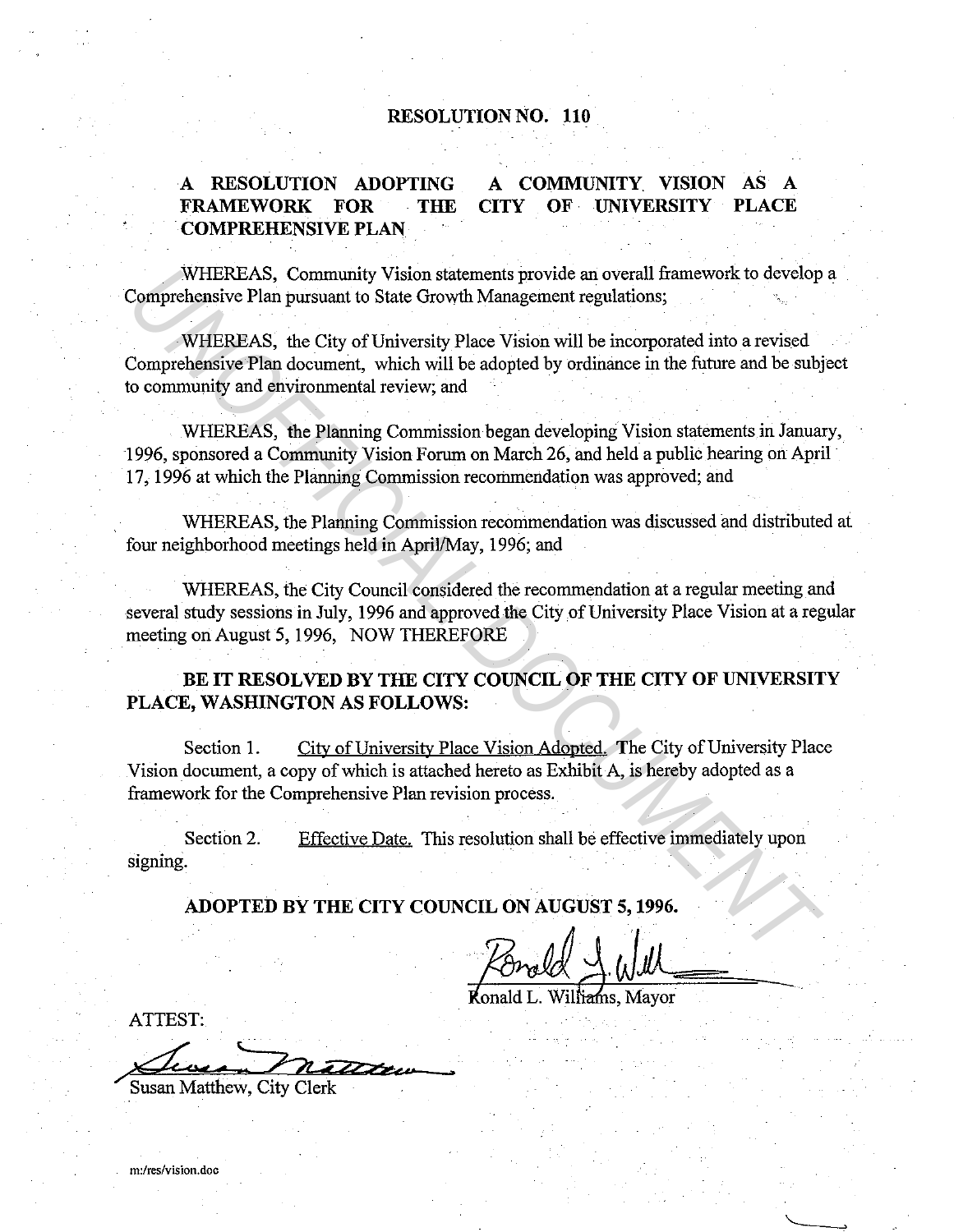# EXHIBIT "A" RESOLUTION NO. 110

# CITY OF UNIVERSITY PLACE VISION

*Twenty years after incorporation, University Place is a safe, attractive city that provides a supportive environment for all citizens to work, play, get an education and raise families. Children and youth are nurtured and encouraged to develop into competent, contributing citizens in a changing world. A cooperative community spirit and respect for each other--- our commonalities and differences---foster a diverse cultural, spiritual and ethnic life and prepare us for future challenges.* 

#### Land Use and Environment

Residential areas and commercial corridors retain a green, partially wooded or landscaped character, although the city is almost fully developed. The public enjoys trail access to protected creek corridors, wetlands and greenbelts. As the gravel pit site on the Chambers Creek properties gradually is reclaimed for public use, people enjoy expansive views, access to Puget Sound, and parks and recreation opportunities. *provides a supportive environment for all citizens to work, play, get an education and<br>raise families. Children and youth are nurtured and encouraged to develop into<br>competent, contributing citizens in a changing world. A* 

Community character has been enhanced by fair and consistent enforcement of land use regulations. Buffering and landscaping separate incompatible uses, support the integrity of residential neighborhoods and create more attractive business/industrial developments.

#### Housing

University Place is a city of low and moderate density housing developments that maintains a "friendly neighborhood and community atmosphere". The proportion of residents owning their homes has increased. A mix of housing styles and types is affordable to households at various income levels.

#### Transportation, Capital Facilities, Utilities·

Street lighting, sidewalks, curbs/gutters and bicycle lanes on all arterial streets have improved safety and created better connections between residential and business areas. The entire city now has access to sewers. Purchase of Windmill Village for a City Hall complex has contributed to the development of a thriving commercial/civic center.

#### Economic Development

Partnerships between the City and business sector have resulted in a viable, economically stable business community. Compact commercial and light industrial developments have attracted new investment and· brought additional goods and services and more jobs to the community. Public street improvements and new infill developments contribute to the vitality of the core business areas. University Place has established itself as a destination . for local shopping, arts, entertainment, and special community events and festivals.